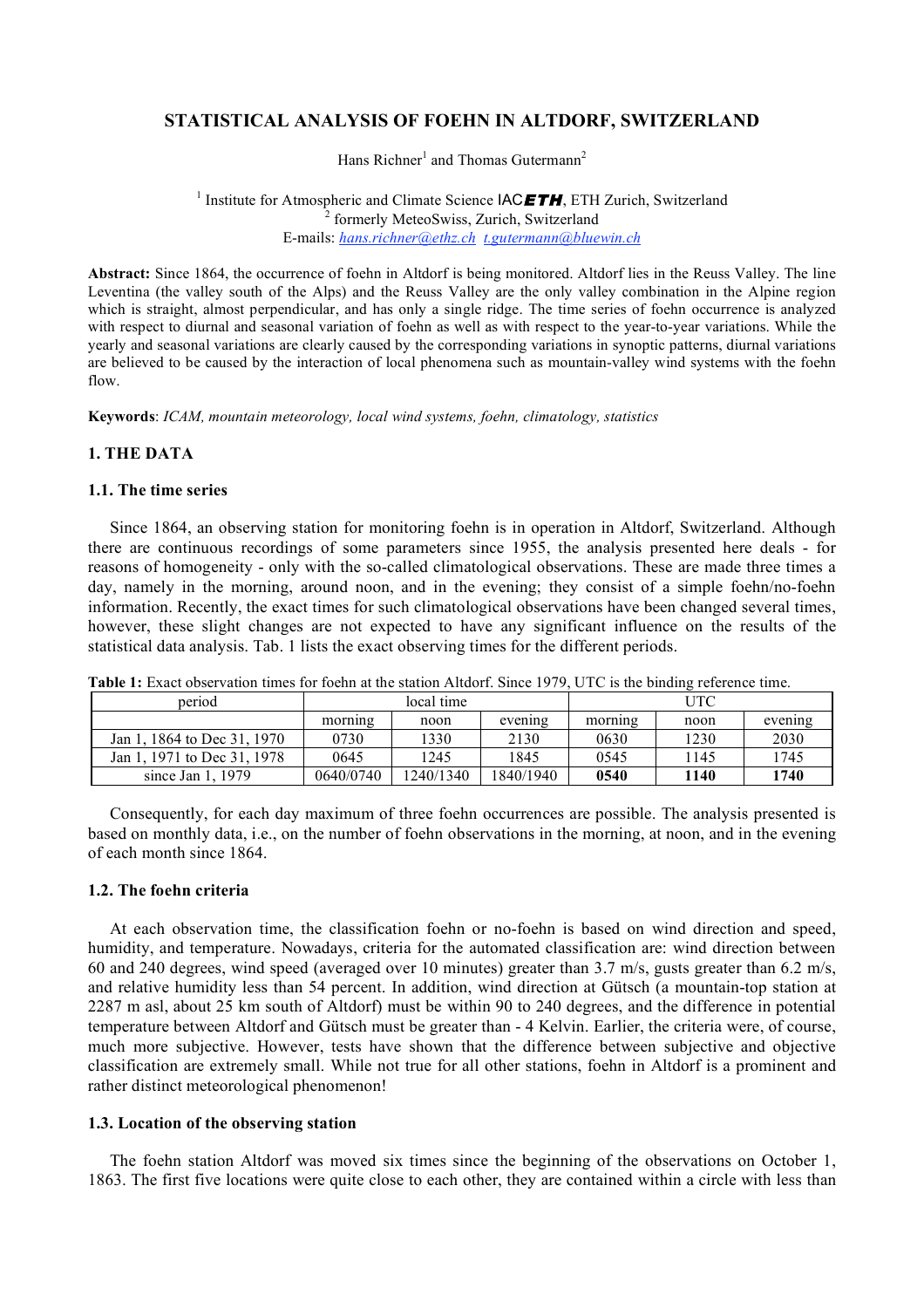400 m radius. However, the locations six and seven resulted from a move of more than 1 km from the last station, also they are significantly closer to the central axis of the Reuss Valley. All locations were between 445 and 480 m asl. In the time series, no apparent discontinuities can be found. Parallel observations at old and new location were only made for the just mentioned major move (see section 2.1.).

| period                         | number | location<br>(Swiss coordinates) | elevation<br>$(m \text{ as } l)$ |  |
|--------------------------------|--------|---------------------------------|----------------------------------|--|
| Oct 1, 1863 to<br>Dec 31, 1872 | 1      | 691570/193100                   | 452.5                            |  |
| Jan 1, 1873 to<br>Apr 30, 1882 | 2      | 691700/193080                   | 455                              |  |
| May 1, 1882 to<br>Oct 31, 1892 | 3      | 691620/193350                   | 480.2                            |  |
| Nov 1, 1892 to<br>Apr 30, 1901 | 4      | 691600/193100                   | 451                              |  |
| May 1, 1901 to<br>Sep 30, 1958 | 5      | 691400/192650                   | 456.3                            |  |
| Jan 1, 1955 to<br>May 7, 1978  | 6      | 691000/191750                   | 449                              |  |
| May 8, 1978 to<br>present      | 7      | 690960/191700                   | 449                              |  |
|                                |        |                                 |                                  |  |

**Table 2:** Locations of the foehn station Altdorf since 1863

**Note:** The numbers on the map correspond to the numbers in the station list above. The white line delimited by the yellow pins represents the distance of 1 km. North is at top as usual.



## **2. THE DATA ANALYSIS**

#### **2.1. The trend analysis**

For the trend analysis of the time series, yearly values of foehn occurrence were calculated by simply summing up number of observations during the year. As Fig. 1 shows, the year-to-year variation is rather large, and no general trend can be recognized.







An attempt has been made to estimate a possible effect of the dislocation of the station in 1955. From Jan 1, 1955 to Sep 30, 1957, the stations at locations 5 and 6 were run in parallel. For the time series shown in Fig. 1, data from the new station, i.e., station 6 was used.

A comparison of the long-term mean before and after the dislocation was made. In addition, also the mean occurrences as observed at the two locations were compared directly. The figures are listed in Tab. 3.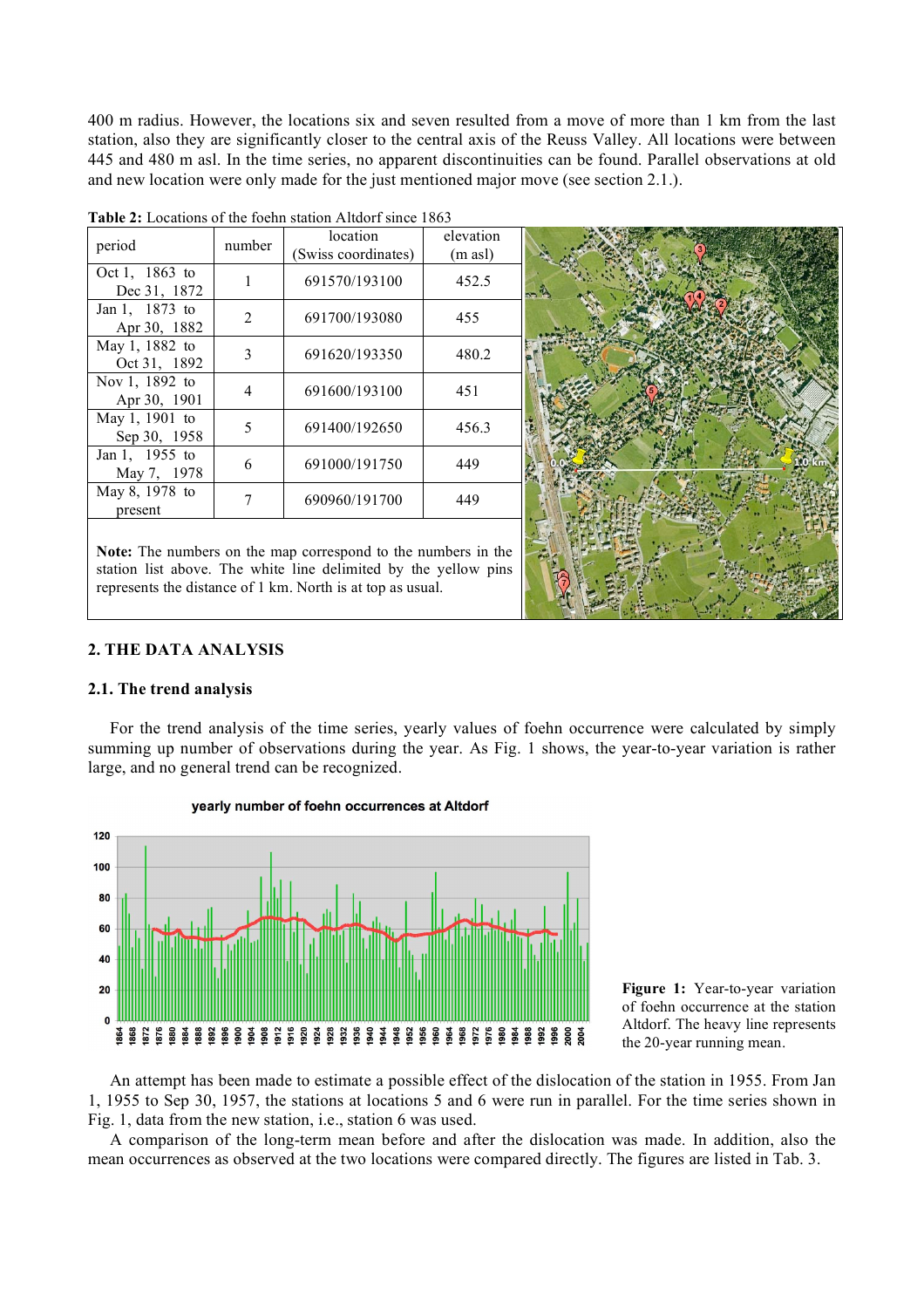| period               | mean            |     | abs. difference | rel. difference      |
|----------------------|-----------------|-----|-----------------|----------------------|
| 1864 - 1954          | $59.4 \pm 16.8$ | 101 | 0.3             | $99.5\%$             |
| $1955 - 2006$        | $59.7 \pm 14.1$ | 52  |                 | $\%$<br>100          |
| 1955 - 57 location 5 | $42.1 \pm 11.0$ |     |                 | $80.4\%$             |
| 1955 - 57 location 6 | $52.3 \pm 16.0$ |     | 10.2            | $\frac{0}{0}$<br>100 |

**Table 3:** Mean absolute and relative differences between different station locations

While there is no significant difference in the mean of the two long time series, the two stations operated in parallel exhibit rather different means. Nevertheless, statistically speaking, none of the means differs significantly; in the case of the parallel stations, the computed error probability is 33 percent. Still, the result for the stations operated in parallel is somewhat surprising. For the two long time series, the means include all the different meteorological situations that can occur. However, in the short parallel operation, both stations observe - separated by about 1 km - the same foehn case. Consequently, it must be assumed that the local variability of foehn on a scale of about 1 km is about as large as the meteorological variability over a long period. At any rate, a correction of foehn occurrence data for the new station does **not** seem appropriate.

A trend analysis for the entire period 1864 to 2006 does not yield any significant trend. If only data since the sixties is included, a linear regression yields a decrease of foehn occurrence by 0.17 observations per year (the yearly value still being the sum of the three daily observations). Because of the great variability, no conclusions about any actual change should be based on this result. As can easily been seen in Fig. 1, there were several even longer segments exhibiting similar trends.

## **2.2. Seasonal and diurnal variation of foehn occurrence**

The seasonal and diurnal variation of foehn occurrence was extracted from the entire period 1864 to 2006. The left frame of Fig. 2 shows the mean seasonal variation of foehn. The well-known peaks in spring and autumn are very pronounced. The right frame depicts for each month the relative frequencies of foehn in percent occurring at the three observation times (100 percent corresponds to the mean total number of occurrences per month, as shown in the left frame).



**Figure 2:** Seasonal variation of total foehn occurrences per month (left) and relative frequencies of occurrence at the three observing times.

While it has been noted long ago that the prevailing, season-dependent meteorological situation controls the seasonal variation of foehn occurrence (left frame), the variations of the relative frequencies at the different times of the day (right frame) are not fully understood yet. It is assumed that the interaction of foehn with local wind systems is the cause.

#### **2.3. Comparison with other foehn stations**

The map in Fig. 3 compares the mean number of foehn occurrences per year at different stations. Fig. 4. shows that the seasonal variation at each station is very much alike and, thus, independent of both the total number of occurrences and the local topography. The pronounced relative minimum in April and - to a lesser degree - in November are most likely caused by the overall synoptic situations in the period investigated. Again, this feature is clearly discernible at practically all stations, independent of the total foehn frequencies.